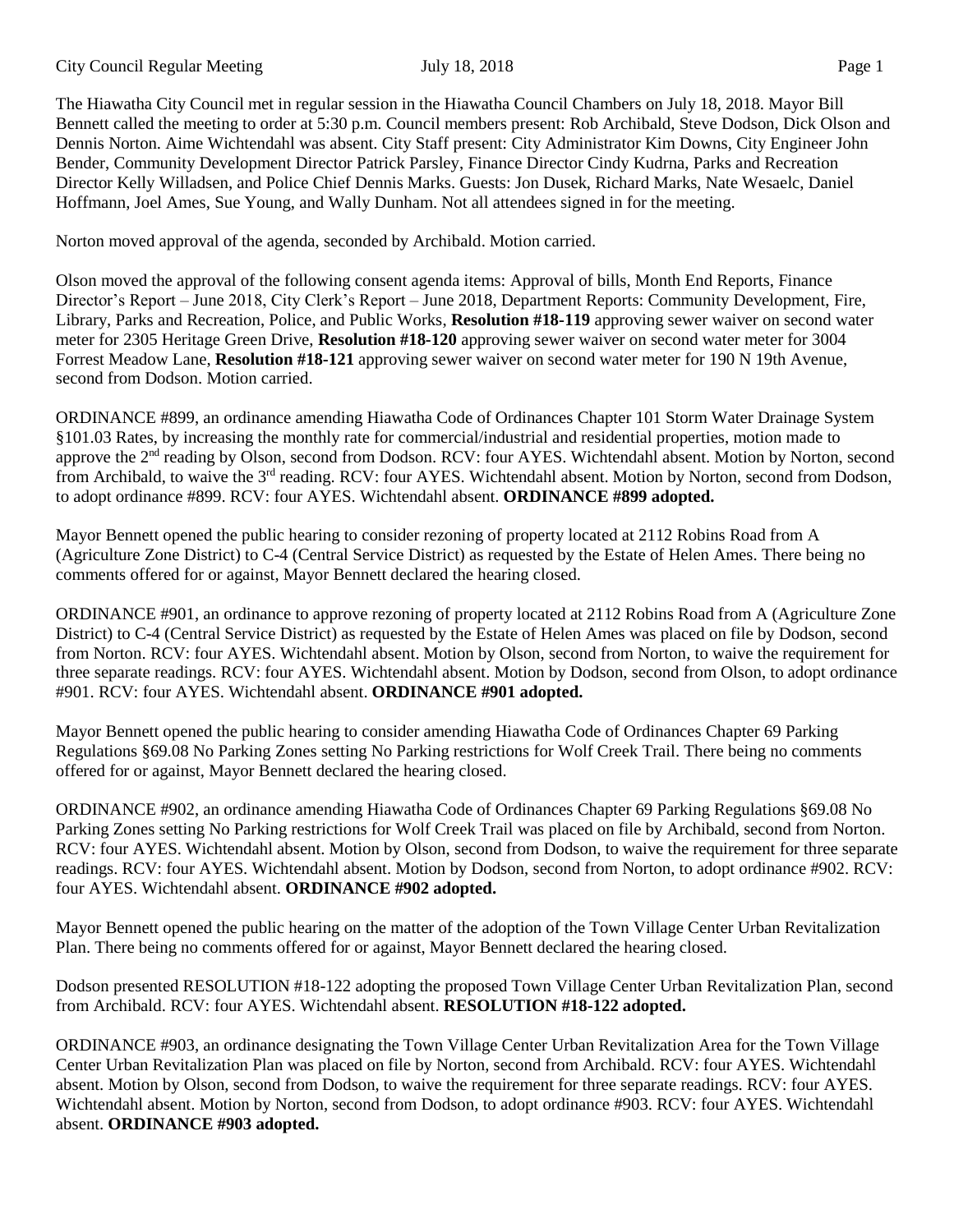Mayor Bennett opened the public hearing on the proposed Amendment No. 14 to the Hiawatha Urban Renewal Plan in the City of Hiawatha, State of Iowa. There being no comments offered for or against, Mayor Bennett declared the hearing closed.

Norton presented RESOLUTION #18-123 determining an area of the City to be an economic development area, and that the rehabilitation, conservation, redevelopment, development or a combination thereof, of such area is necessary in the interest of the public health, safety or welfare of the residents of the City; designating such area as appropriate for urban renewal projects; and adopting the Amendment No. 14 to the Hiawatha Urban Renewal Plan, second from Dodson. RCV: four AYES. Wichtendahl absent. **RESOLUTION #18-123 adopted.**

ORDINANCE #904, an ordinance for the division of revenues under Iowa Code Section 403.19 for Amendment No. 14 to the Hiawatha Urban Renewal Plan was placed on file by Archibald, second from Norton. RCV: four AYES. Wichtendahl absent. Motion by Olson, second from Archibald, to waive the requirement for three separate readings. RCV: four AYES. Wichtendahl absent. Motion by Norton, second from Archibald, to adopt ordinance #904. RCV: four AYES. Wichtendahl absent. **ORDINANCE #904 adopted.**

Norton presented RESOLUTION #18-124 approving consent of transfer between Peck's Landing, LLC and Landing Investments, LLC, second from Olson. RCV: four AYES. Wichtendahl absent. **RESOLUTION #18-124 adopted.**

Mayor Bennett opened the public hearing on the proposal to enter into a Development Agreement with Longfellow Square, L.C. Jon Dusek of Longfellow Square, L.C. spoke in favor of the development agreement. There being no additional comments offered for or against, Mayor Bennett declared the hearing closed.

Archibald presented RESOLUTION #18-125 approving and authorizing execution of a five (5) year Development Agreement by and between the City of Hiawatha and Longfellow Square, L.C., second from Dodson. RCV: four AYES. Wichtendahl absent. **RESOLUTION #18-125 adopted.**

Norton presented RESOLUTION #18-126 setting a public hearing date (August 1, 2018 @ 5:30 P.M.) on the proposal to enter into a Development Agreement with Wickwire Chiropractic and Wellness Center P.C. and providing for publication of notice, second from Dodson. RCV: four AYES. Wichtendahl absent. **RESOLUTION #18-126 adopted.**

Dodson presented RESOLUTION #18-127 setting a public hearing date (August 1, 2018 @ 5:30 P.M.) to consider amending Hiawatha Code of Ordinances Chapter 161 Flood Plain Regulations to update language as recommended by the Iowa Department of Natural Resources, second from Archibald. RCV: four AYES. Wichtendahl absent. **RESOLUTION #18-127 adopted.**

Norton presented RESOLUTION #18-128 setting a public hearing date (August 1, 2018 @ 5:30 P.M.) to consider amending Hiawatha Code of Ordinances Chapter 166 Sign Code §166.27 (7) (C) by adding an allowance for multiple ground signs in industrial zones, second from Dodson. RCV: four AYES. Wichtendahl absent. **RESOLUTION #18-128 adopted.**

Archibald presented RESOLUTION #18-129 approving a revised Lease Agreement with Linn County for a Hiawatha dog park project, second from Dodson. RCV: four AYES. Wichtendahl absent. **RESOLUTION #18-129 adopted.**

Norton presented RESOLUTION #18-130 renewing the City Administrator employment agreement, second from Dodson. RCV: four AYES. Wichtendahl absent. **RESOLUTION #18-130 adopted.**

Norton presented RESOLUTION #18-131 referring proposal to vacate Robins Road right of way found in Plat of Survey 2262, Part of Lot 5 Auditor's Plat 345, to the Planning and Zoning Commission (as established in Section 137.02 of the Code of Ordinances) for the purpose of a study and recommendation to City Council for consideration, second from Archibald. RCV: four AYES. Wichtendahl absent. **RESOLUTION #18-131 adopted.**

Olson presented RESOLUTION #18-132 approving Plan of Improvements installation for Sherman Square Ninth Addition, second from Dodson. RCV: four AYES. Wichtendahl absent. **RESOLUTION #18-132 adopted.**